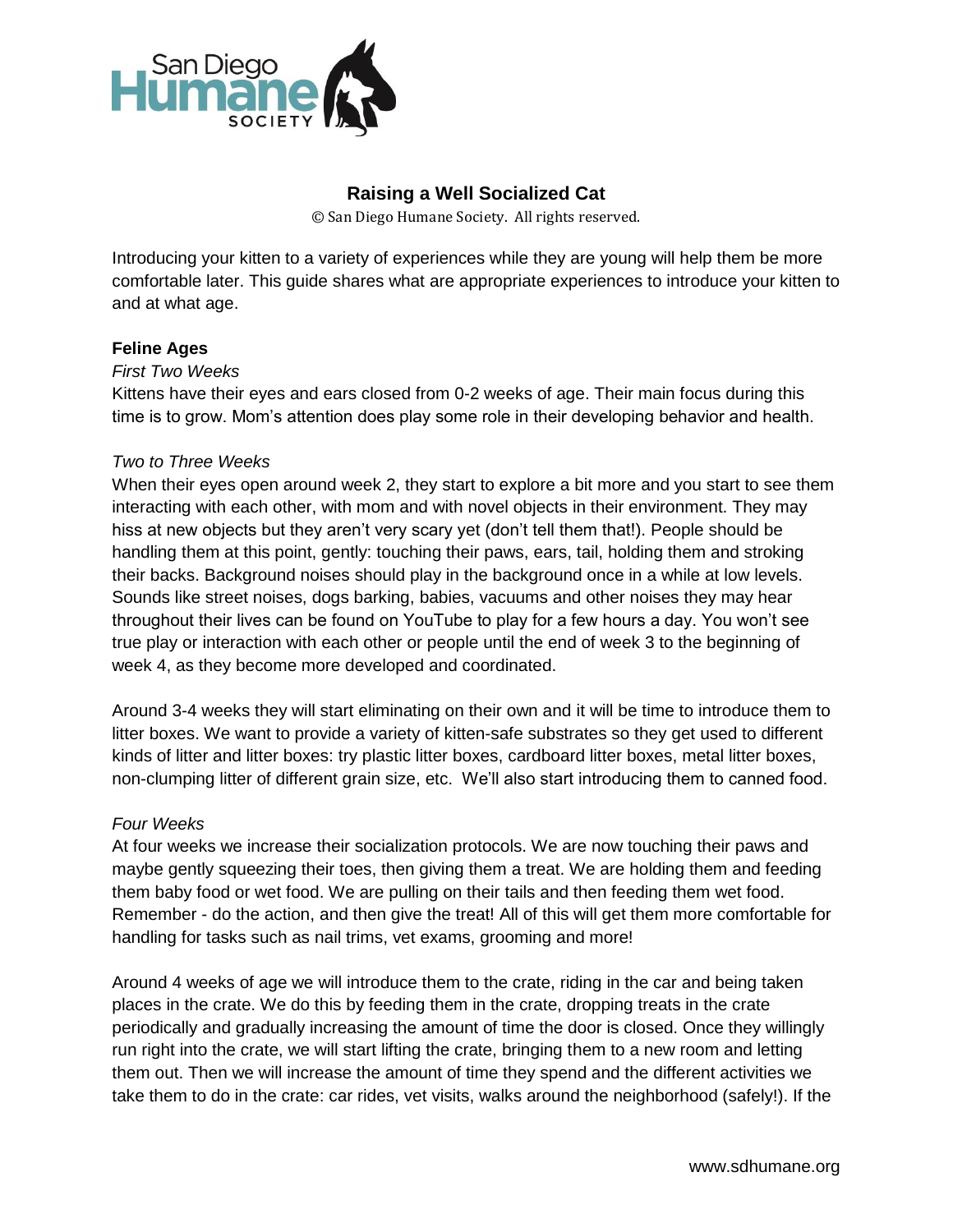

kittens seem interested in what's going on outside - they are at the front of the crate looking out, relaxed or alert body, but not tense or cowering, the crate may not need to be covered. If they seem a bit nervous, cover the crate with a towel and keep sessions short. For more information on crate training, see our crate training article and video on the website.

#### *Five to Six Weeks*

As they get even older, five to six weeks, we'll start increasing the restraint practice and start introducing them to nail clippers. We can lay them on their sides and give them baby food or wet food in a syringe to teach them that veterinary handling isn't as scary as it seems.

This handling should continue (with treats!) as long as they stay relaxed during it. If they start to struggle or avoid it, decrease the pressure and the type of handling and work our way back up. These exercises should continue in the home when adopted at 8 weeks as long as the kitten stays relaxed. Kitten socialization periods don't last as long as dogs, but they can still be open to new positive experiences at a young age.

Another thing that should be a priority at a young age (whether these are foster kittens or owned kittens) is meeting strangers in a positive way. Kittens should be allowed to approach strangers on their own and get treats for coming up to visit. Another great way to build a positive rapport with strangers is playing with wand toys! Young kittens should meet all kinds of people: adults, kids, people with hats, with beards, with skirts, tall people, short people, and kids of all ages.

### **How to play with your kittens and determining the type of play and toys they like**

Some cats prefer "air games" and some prefer "land games" and some like both! To determine this, have a wand toy (a toy with a plastic or wooden handle (like a fishing pole!) with string attaching a toy to the end) and try making it fly and see if kitten chases it. Then try making it crawl on the ground and hide behind things, slowly "sneaking" out from hiding as if it was a mouse or lizard. Move slowly and quickly, up and down to see what your cat prefers to chase. Try different types of toys - some wand toys have feathers, others have fuzzy cloth at the end and still others have raffia or other grass. There's a wide variety out there, so try a few different things. Some cats love playing fetch, others watch the toy go away and then turn to look at you as if to say "silly human, why did you let it get away?" Keep trying until you figure out what they like but don't put it too close in their face, especially if they are shy, as we don't want to scare them. When you are done playing, make sure to give your cat a treat or a meal to mimic what happens in the "wild:" hunt, kill, eat, groom, sleep! This should also help you get some peace and quiet from them at night.

If they aren't engaging in play, there may be a variety of reasons; they may be shy, overwhelmed by the environment, there may be too much going on, they may not feel well, they may not like the toy or the way the toy is moving. Keep trying!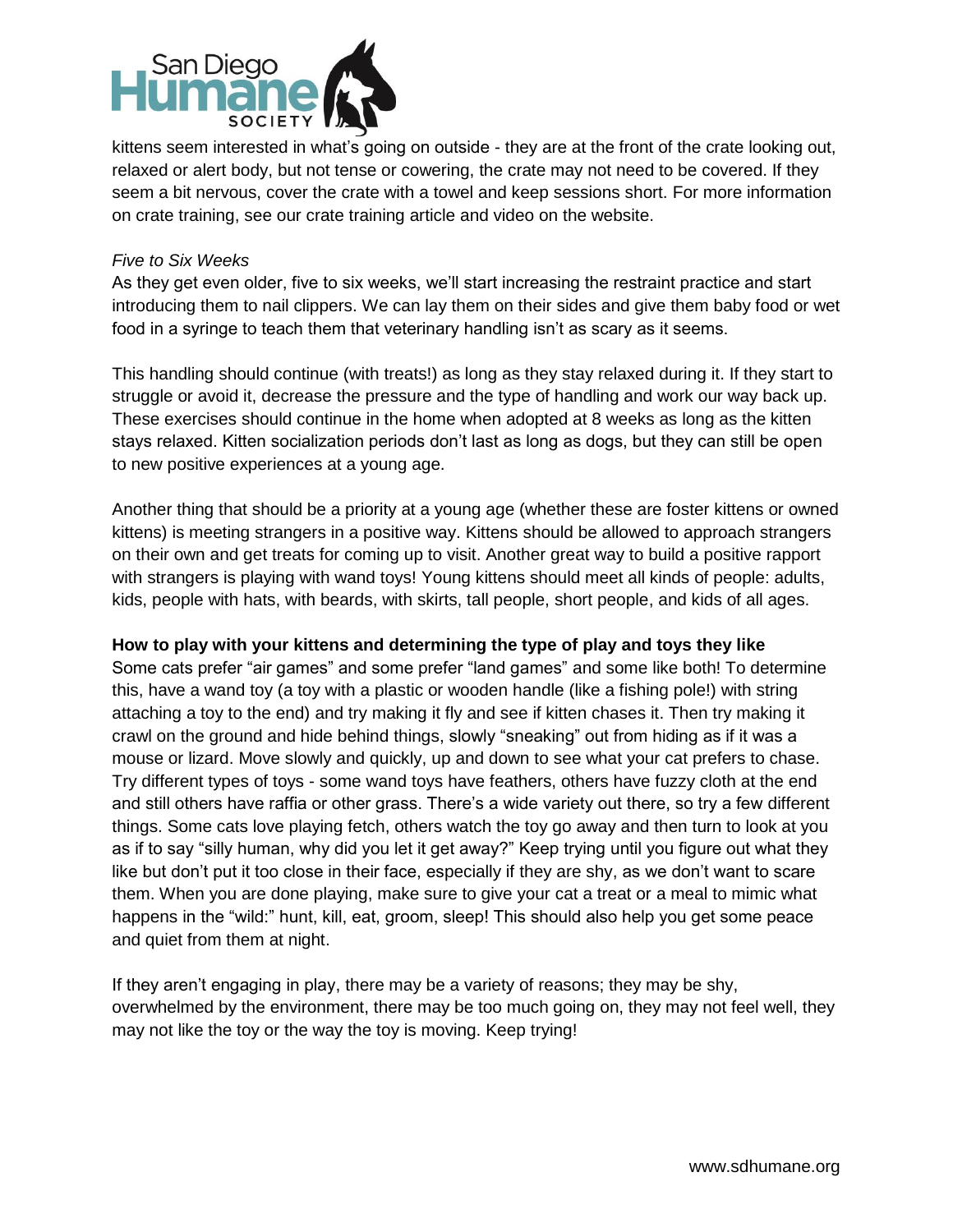

# **How to determine the type of treats your kitten likes**

Same testing process goes with treats. Have a variety at hand. Try wet food in a syringe or on a popsicle stick or spoon, try meat based baby food, tuna, boiled chicken, store bought treats, soft or crunchy treats, etc. Try putting them on the ground. Try putting them in a dish. See what your cat gets most excited about and what they eat. Take notes and have more than one on hand during training sessions - this helps them not get too bored or wander off because they never know what they'll get next!

## **Socialization Checklist**

You can use this, or something like it, to check off experiences your cat has. Try to provide most (80%) of these each week or so. This list is not exhaustive, you can add your own to the column at the bottom. The handling should be daily.

| <b>Action</b>                                                                                | <b>Kitten's Reaction</b> | <b>Action</b>                                                                                                                                   | <b>Kitten's Reaction</b> |
|----------------------------------------------------------------------------------------------|--------------------------|-------------------------------------------------------------------------------------------------------------------------------------------------|--------------------------|
| Touch all 4 paws<br>Pick up all 4 paws<br>Squeeze toes<br>Squeeze nail clipper<br>Clip nails |                          | Noises:<br>Baby sounds<br>Street sounds<br><b>Sirens</b><br>Vacuum<br><b>Blender</b><br>Dog sounds<br>Thunder/Fireworks<br>Doorbell             |                          |
| Touch tail<br>Pull tail gently                                                               |                          | New people:<br>Men<br>Women<br>Children of all ages<br>Different ethnicities<br>Bearded men<br>People moving<br>suddenly<br>People wearing hats |                          |
| Touch ears<br>Pull on ears<br>Stick finger in ears                                           |                          | Syringe feed baby food<br>(as if to give<br>medication)                                                                                         |                          |
| Pick up<br>Pick up and hold                                                                  |                          | Crate                                                                                                                                           |                          |
| Lay on side                                                                                  |                          | Harness                                                                                                                                         |                          |
| Wipe body with towel<br>Cover with towel<br>Pick up and hold with<br>towel                   |                          | Vet visits<br>Put on table<br>Scale<br>Pinch skin (as if to give<br>a vaccine)                                                                  |                          |